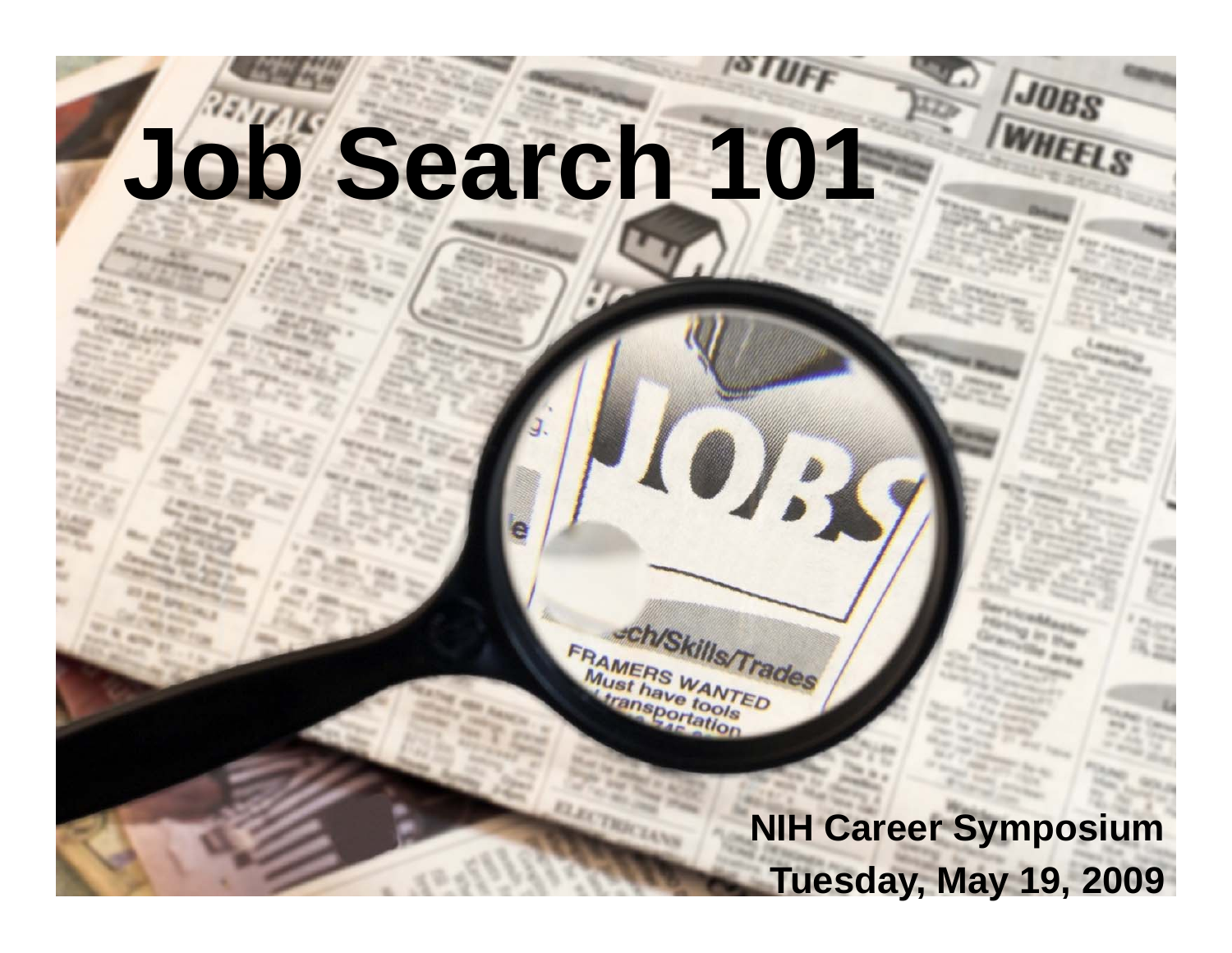

## Plan ahead

## ■ Average length of job search? 18.96 weeks (almost 5 months)

*Source: Current Population Survey, Bureau of Labor Statistics, May 2008 – April 2009*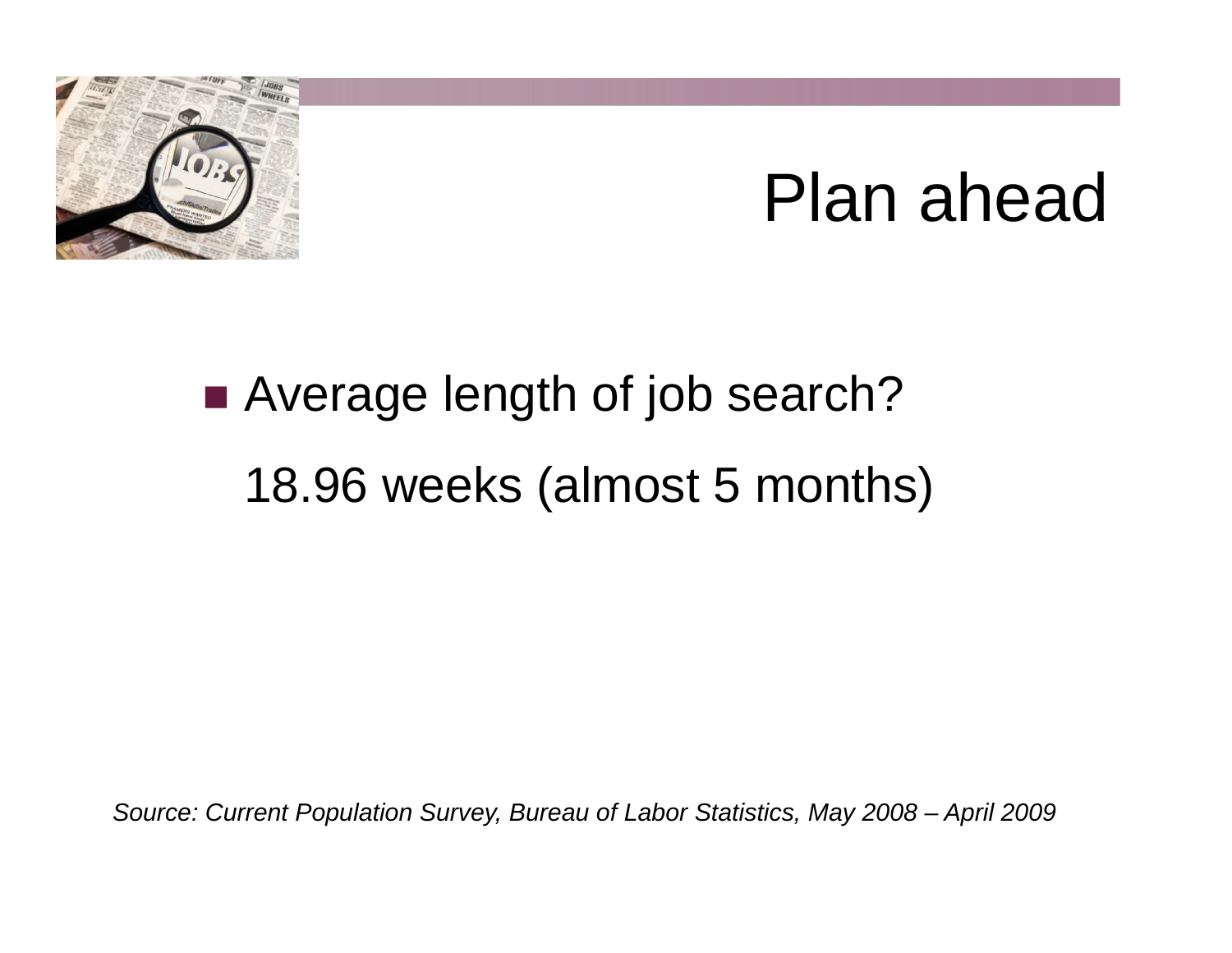

## Know what you want

■ Make a decision *before* you search

### ■ Visit OITE career counselors

■ Consider conducting a self-assessment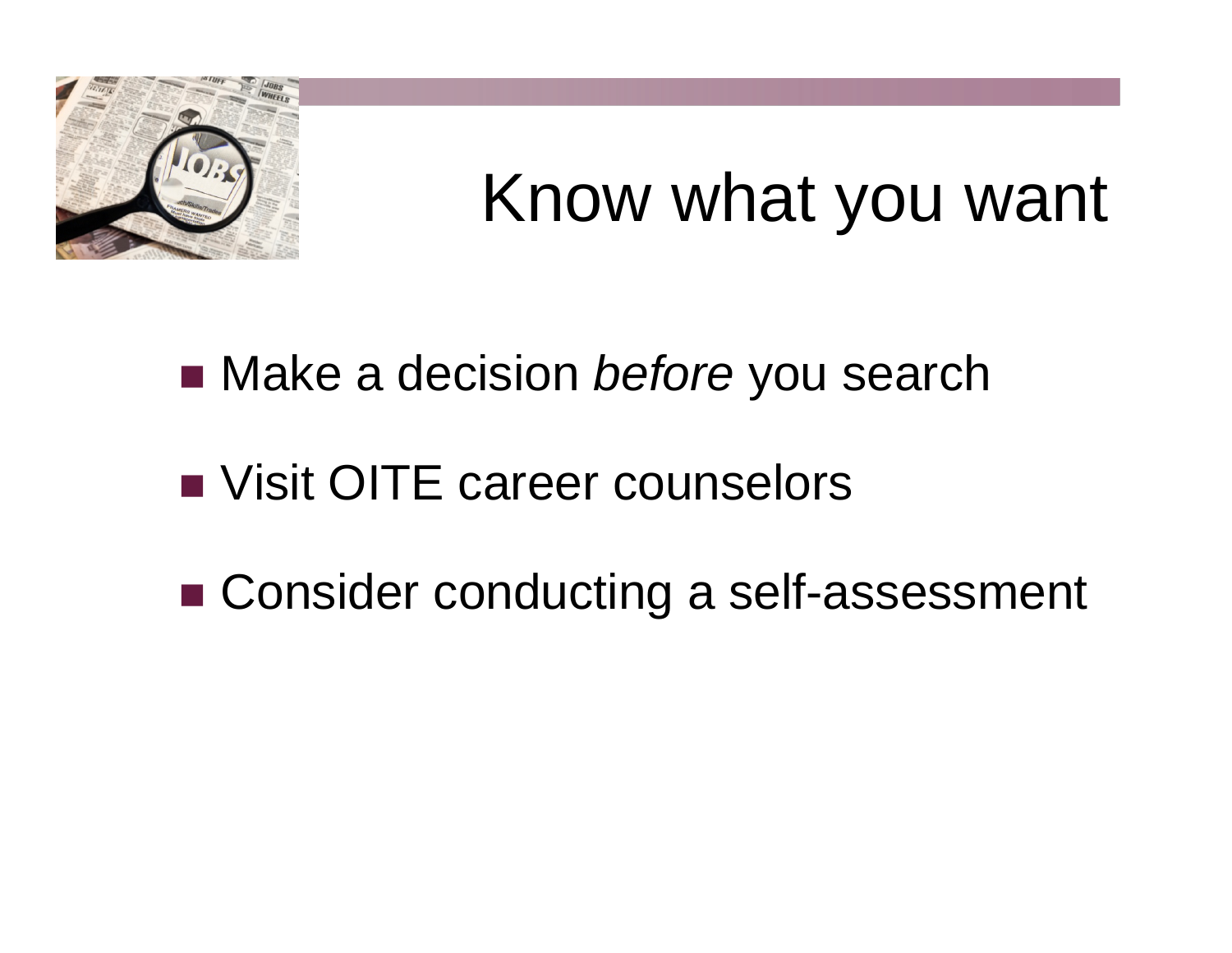

## Create a support network

### ■ Visit OITE, get to know the staff

- Start a job search group with friends, colleagues
- Brainstorm ideas with others, offer encouragement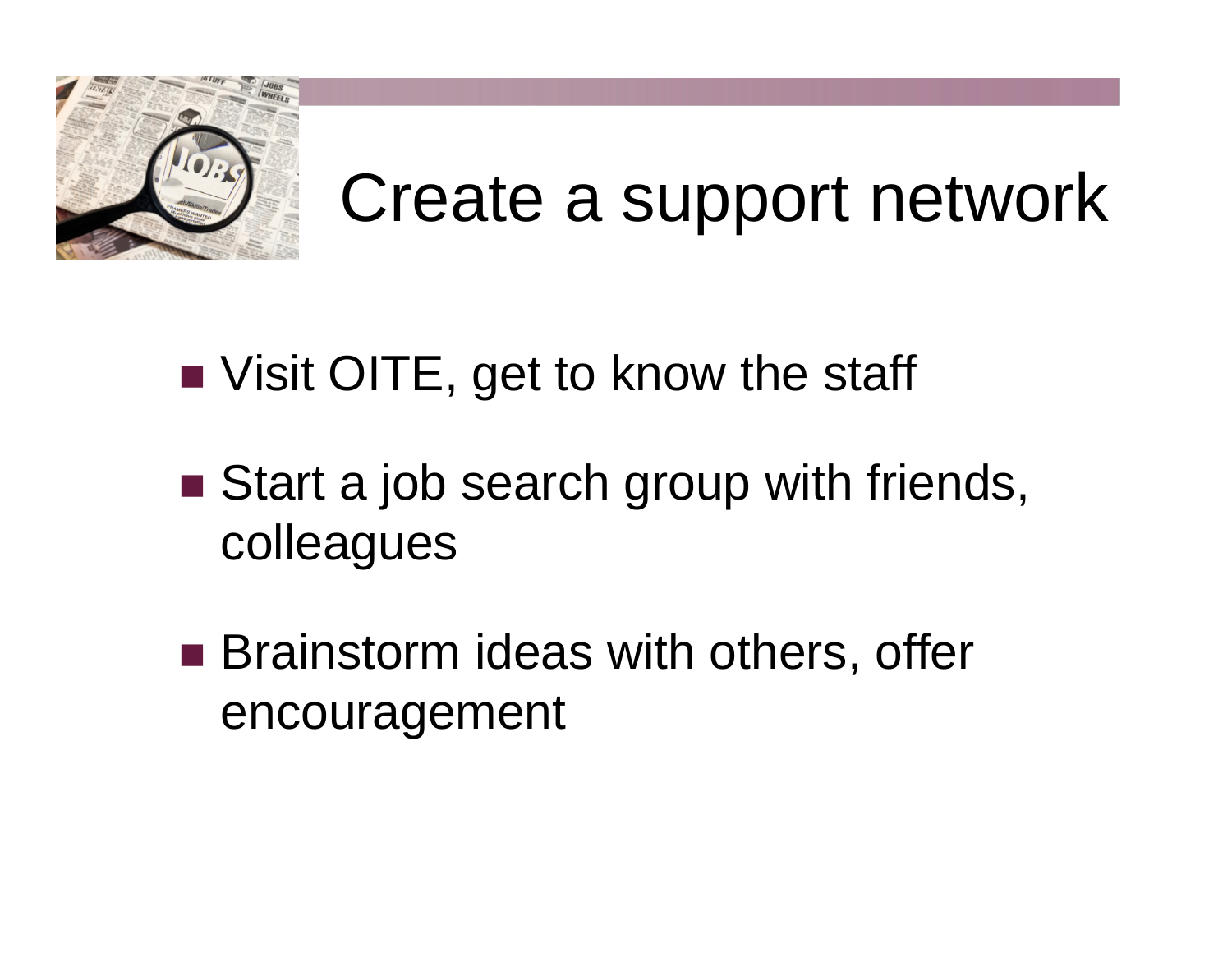

## Use many strategies

### ■ Don't limit yourself to one or two strategies

■ Strike a balance between published and unpublished job listings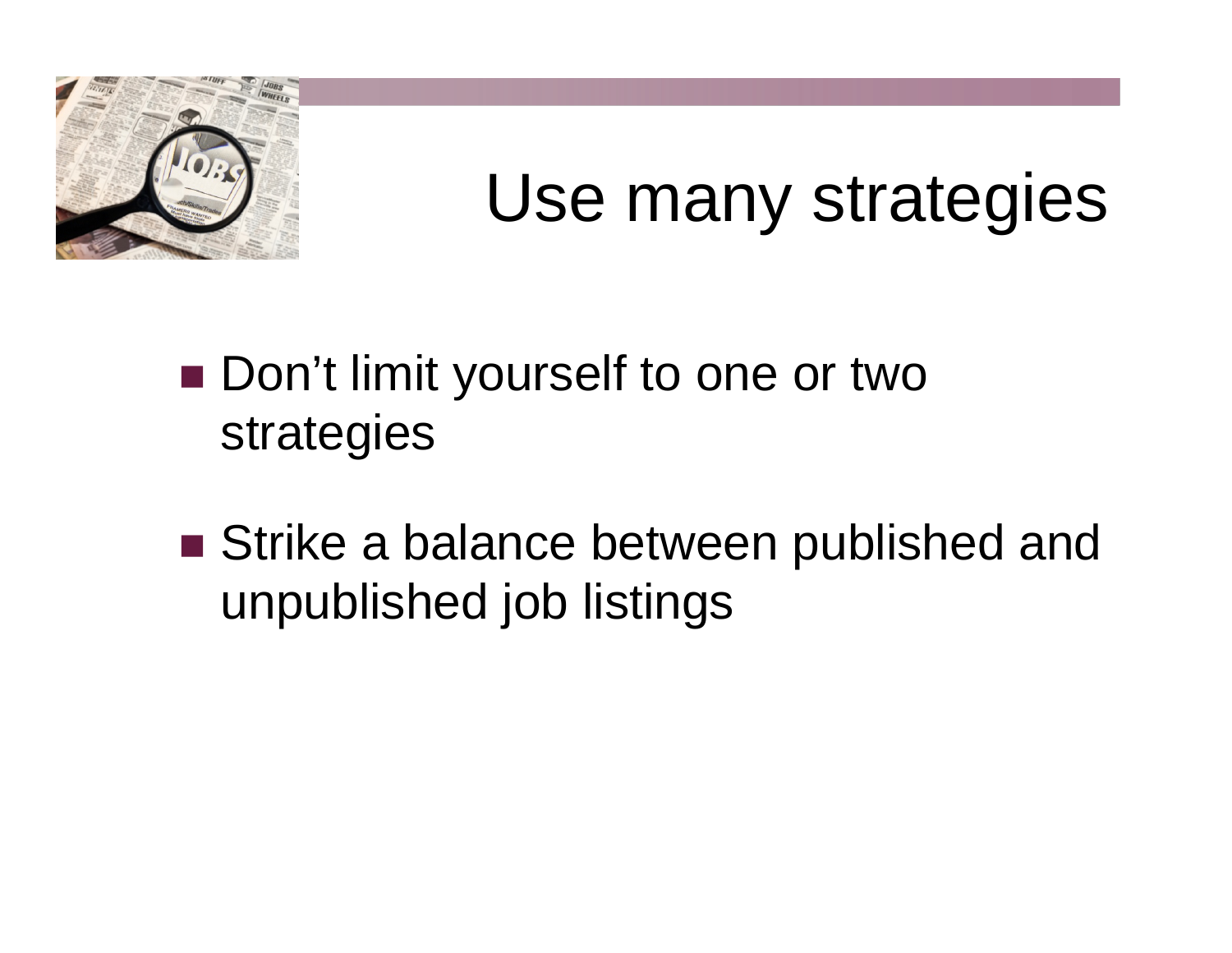

## Network!

- Alumni/ae databases at undergrad and grad (and postdoc?) institutions
- **Professional associations**
- **ELocal networking groups**
- **Online networking**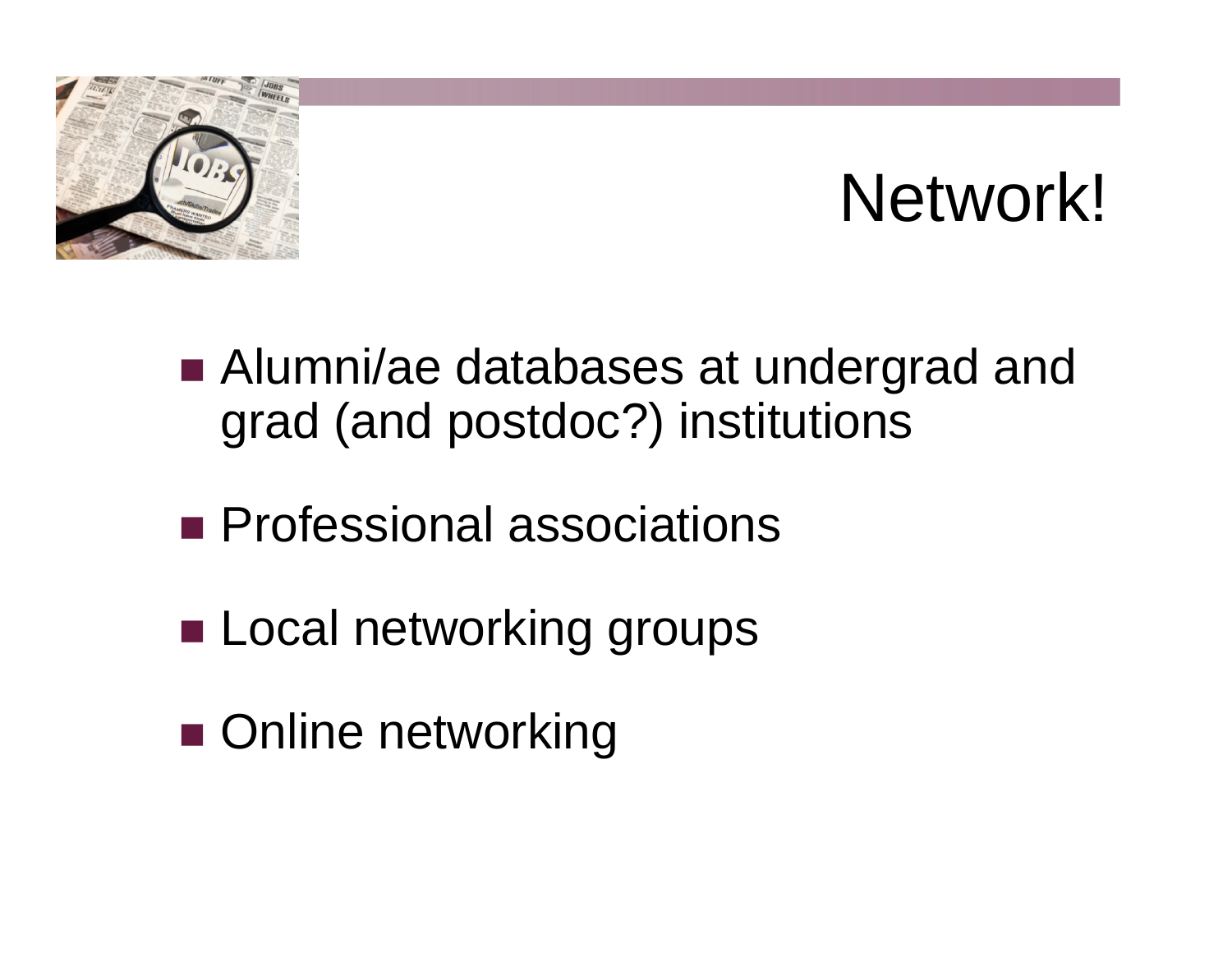

## Identify specific orgs

#### ■ Be aware of trends

- Use local and national business journals
- Check biotech council sites
- More effective strategy than applying on mega-job boards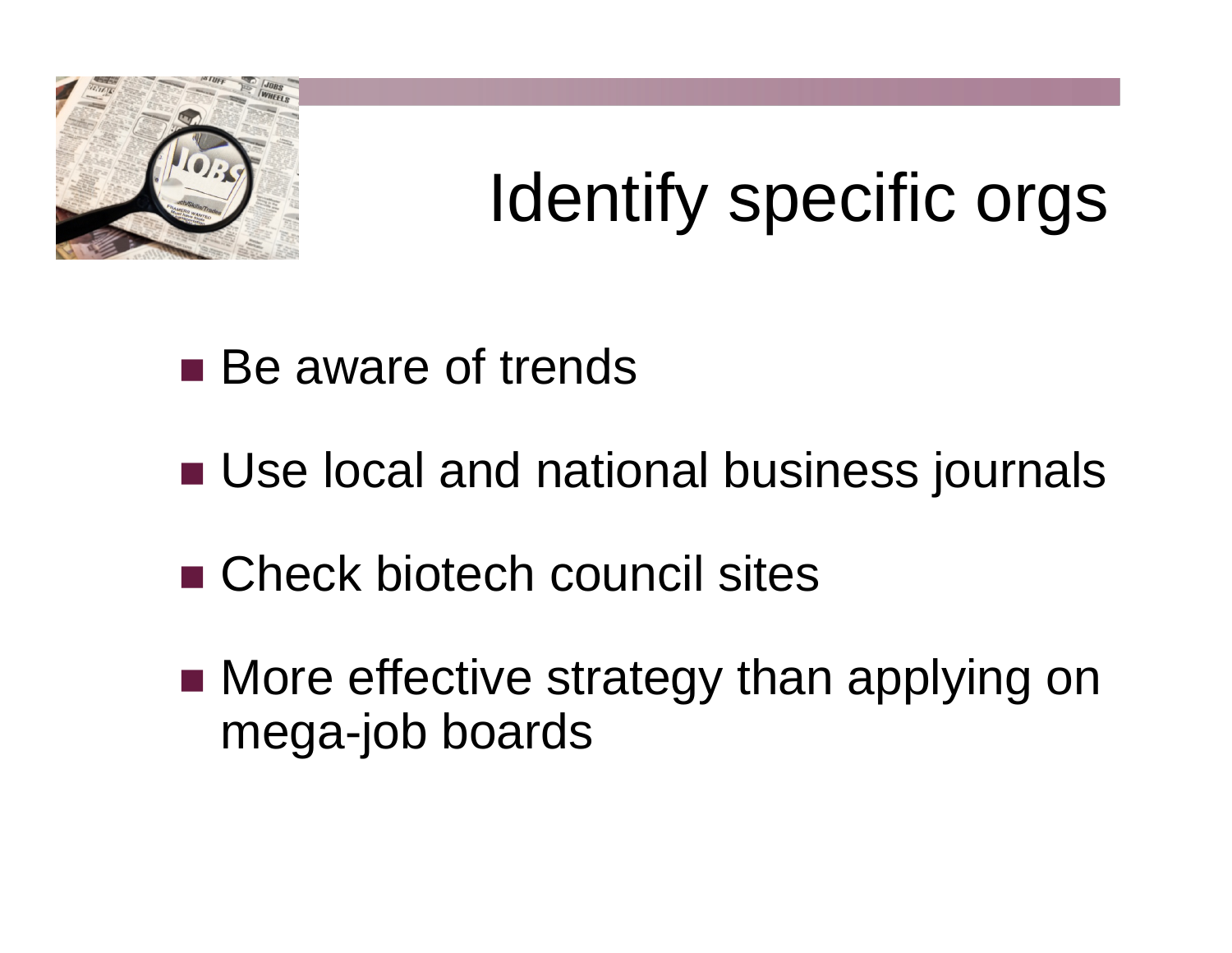

## Temp to perm

- Gives you a chance to check out the organization, and vice-versa
- Ask agencies about their record of temp-to-perm hires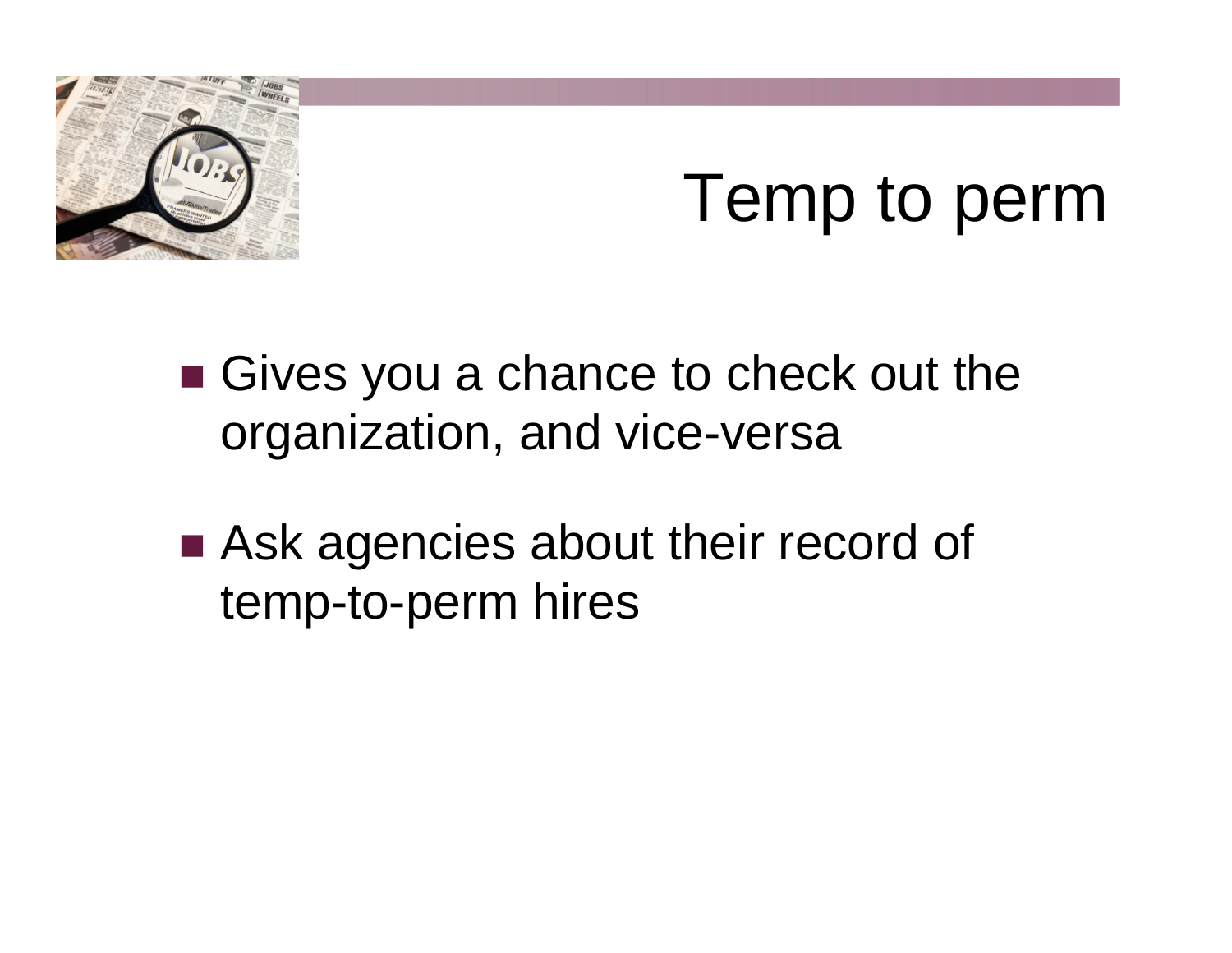

## Job fairs

### **DIVERSITY JOB FAIR**



**Tuesday, June 9th** 

**EmploymentGuide.com** 

**ODOO Let Us Be Your Guide** 

#### 10am-3pm

**Waterford Reception Center 6715 Commerce Road** Springfield, Virginia

- Dress professionally.
- ★ Bring resumes.
- ★ Research each company before attending event to best know the positions open and the requirements to qualify.
- $\star$  Treat the event as if it were an interview.
- Free Admission to Job Seekers
- Metro Accessible
- ★ Free Resume Screening Provided by Anointed Words

**Wiserworker**<br>In Collaboration with **Montgomery Works**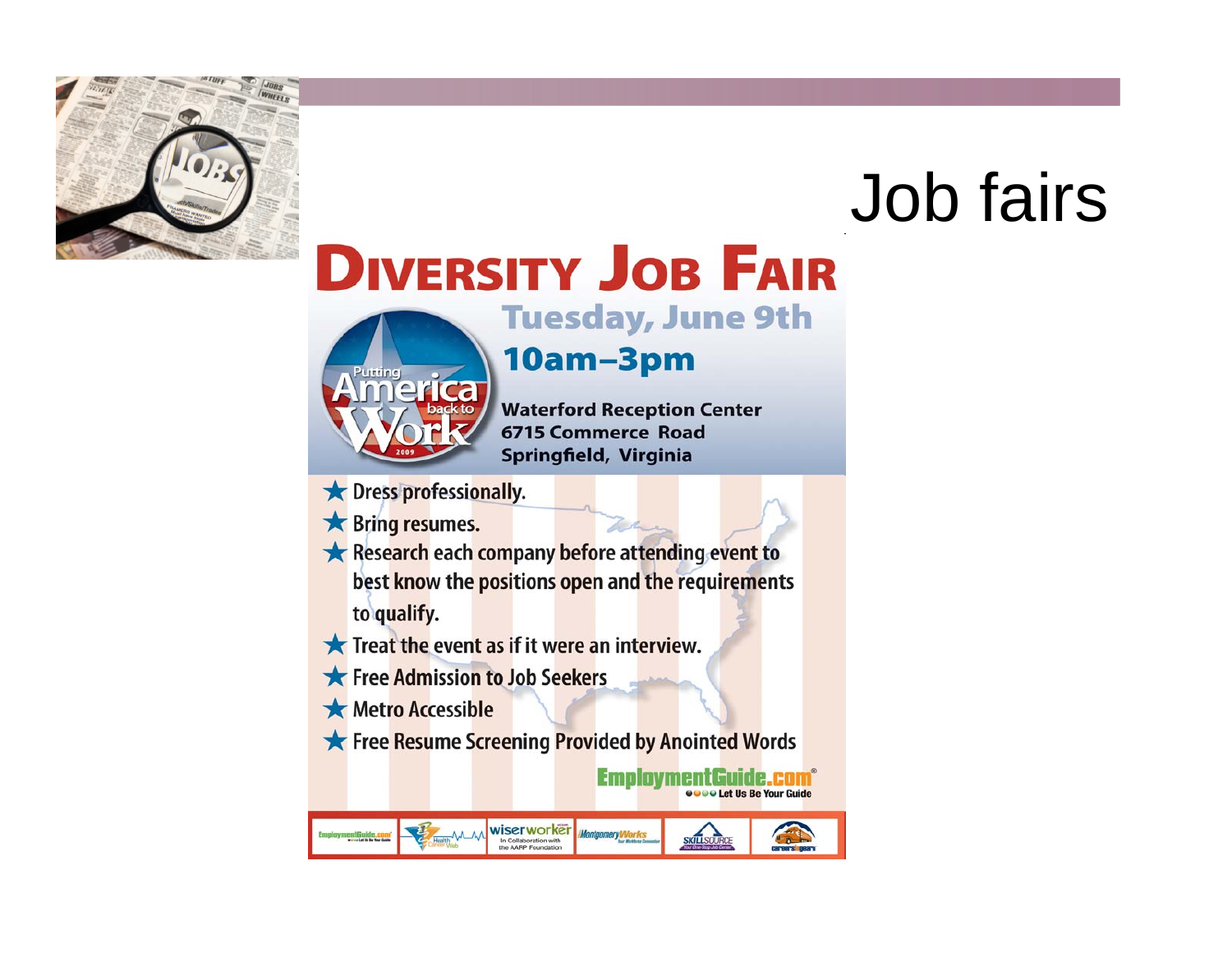

## Professional fellowships

#### ■ Provide an introduction to—and experience in—different career fields

■ Ex: <u>K-12 teaching, [science policy](http://fellowships.aaas.org/)</u>, [sustainable energy](http://www.maproyalty.com/fellowships.html), etc.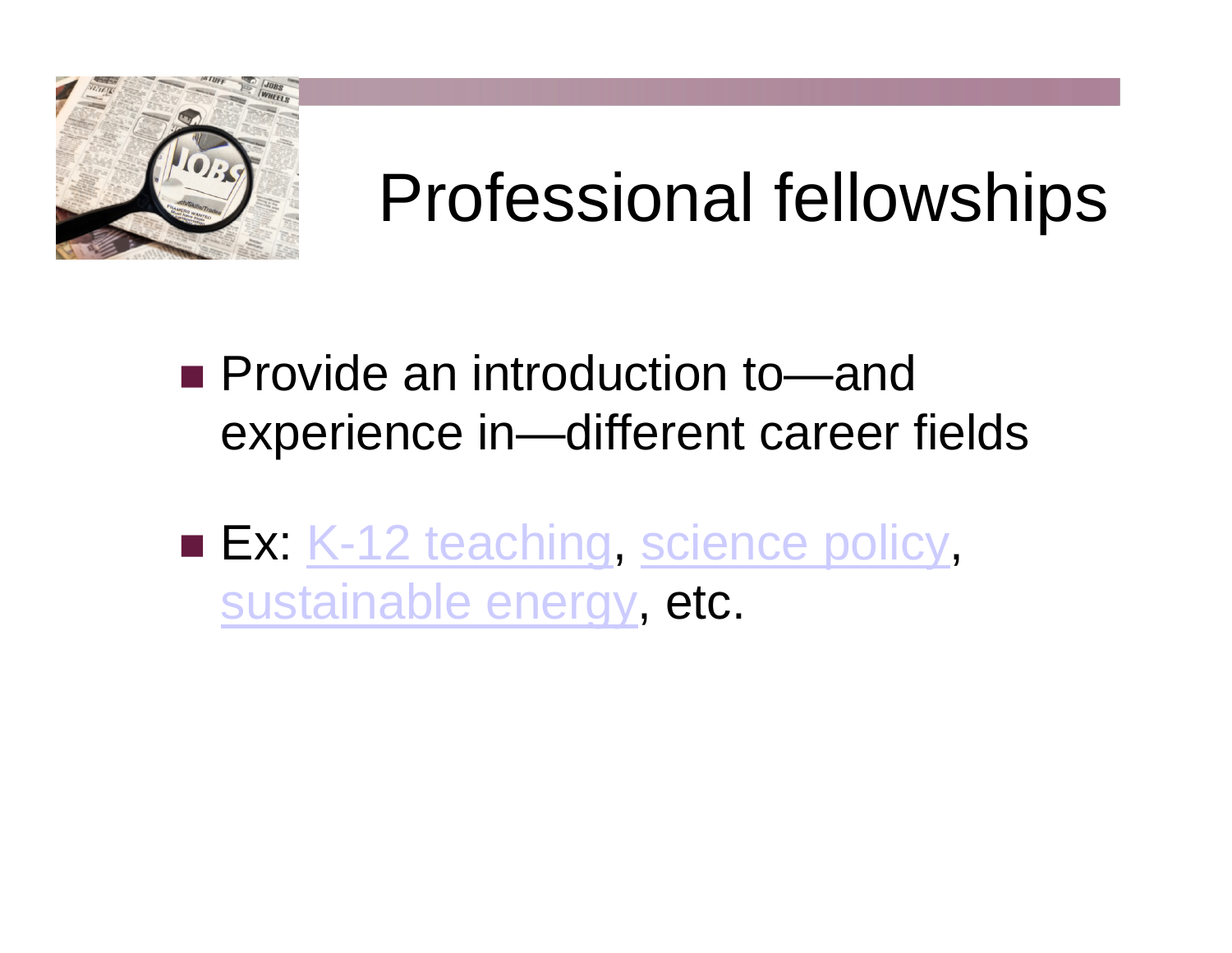

## Placement agencies

■ Most assist job seekers with several years of experience – but this may include postdoctoral work

■ Beware of fees....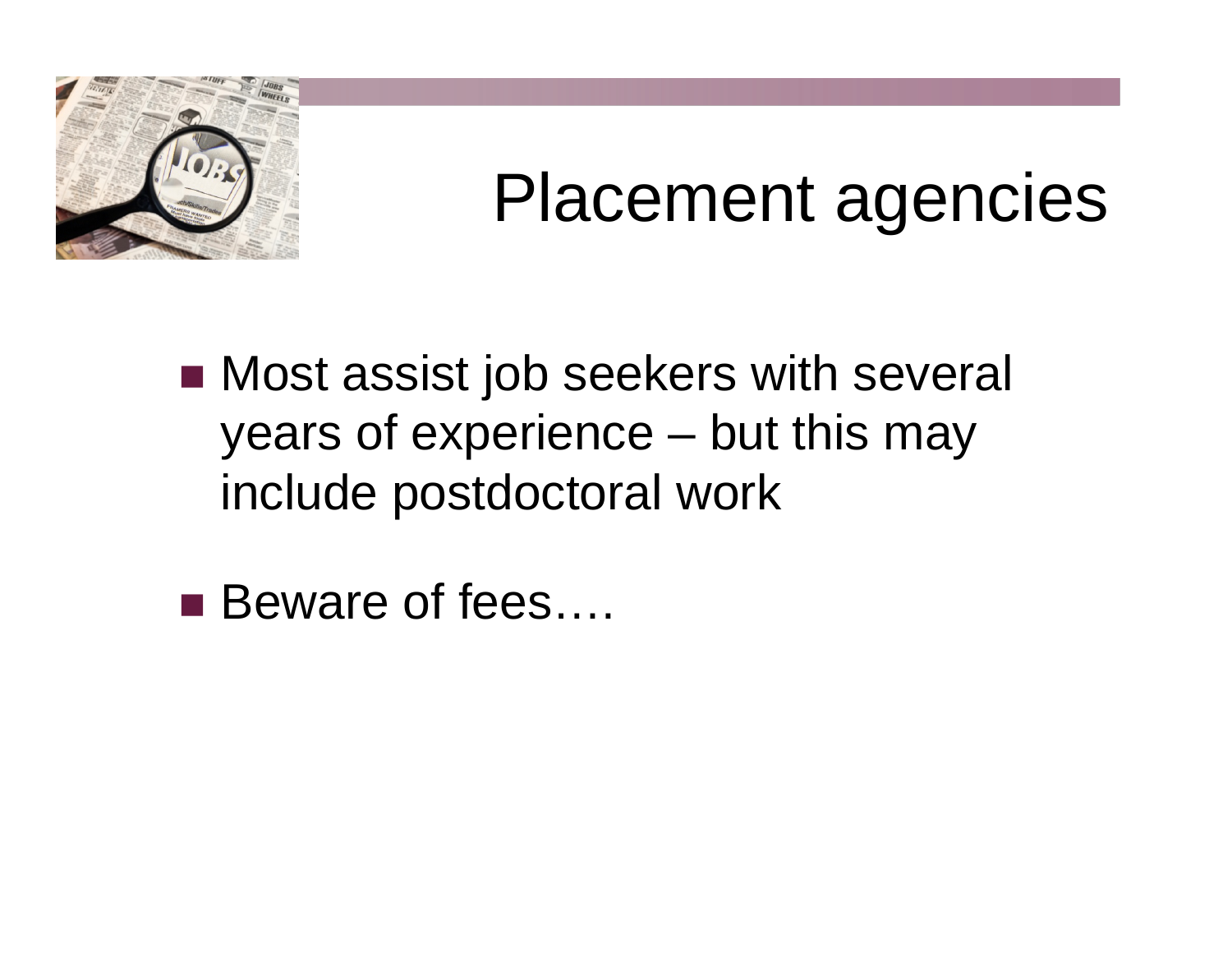

## Resume/job "banks," databases, boards

■ Mega-site pros and cons:

□ Pros: easy to use, free

 $\square$  Cons: time drain, one of the least effective job search methods

■ ….and be aware of online fraud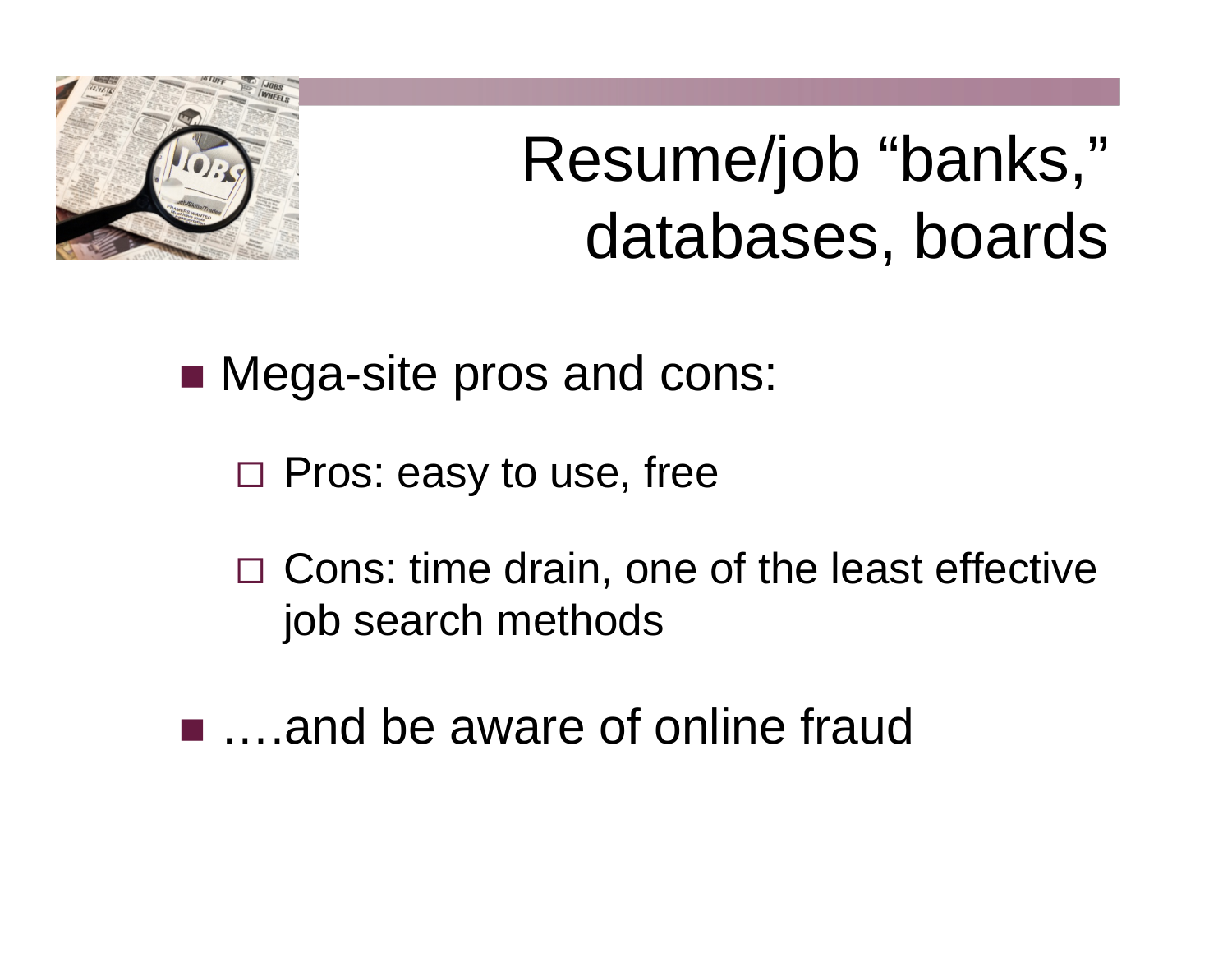

## Final tips

■ Get organized!

■ Create a system to keep track of your search: notebook, online, etc.

- Use a calendar and set short-term, achievable goals
- Keep in touch with people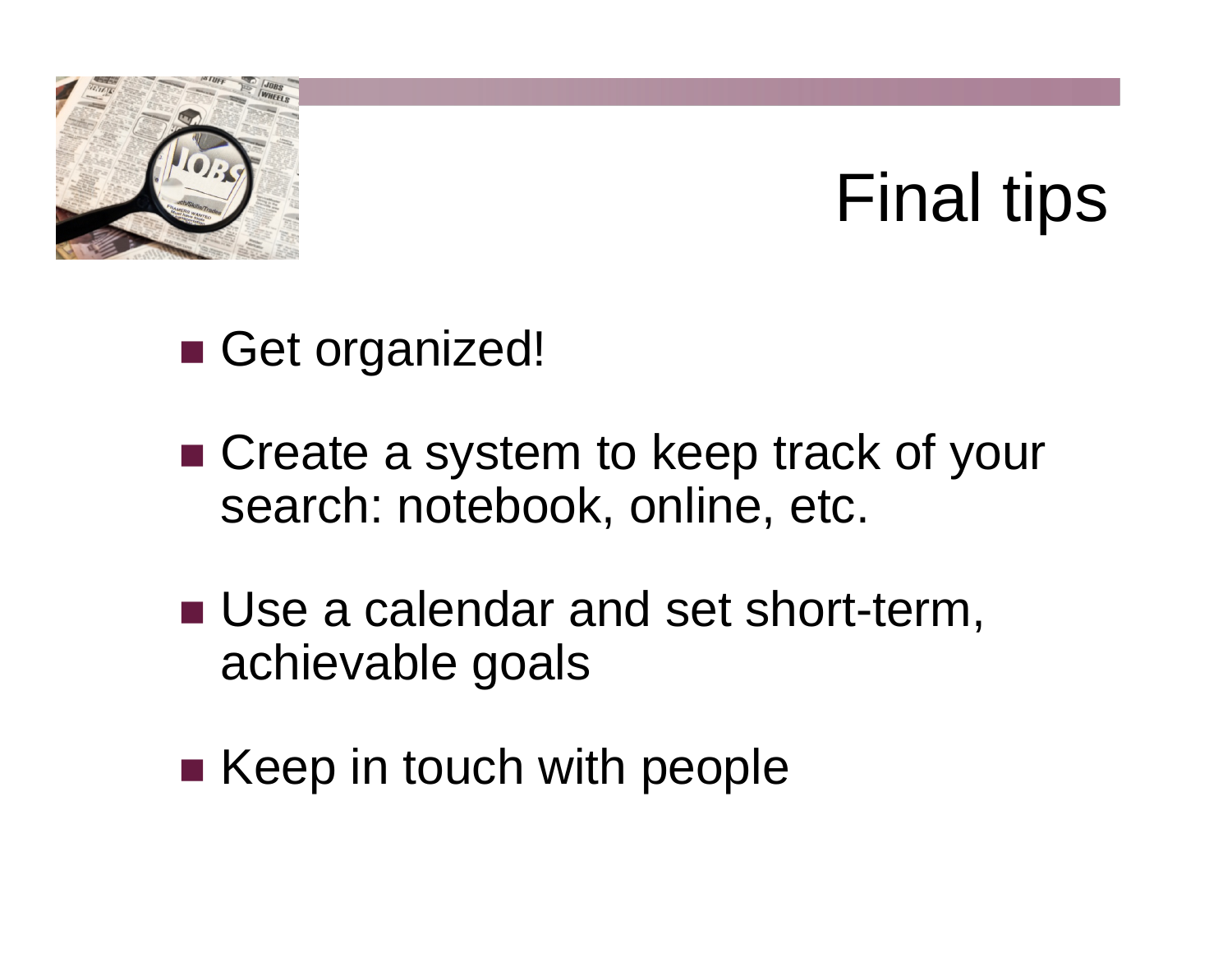

## Resources

- DC Job Search Group: <http://www.workministry.com/jsg/washdc.shtml>
- One-Stop Career Centers: <http://www.careeronestop.org/>
- Grant/fellowship listings: [http://www.grantsnet.org](http://www.grantsnet.org/)
- Online networking: <http://www.linkedin.com/>, <http://twitter.com/>
- **Business journals:**

<http://washington.bizjournals.com/washington/>, <http://baltimore.bizjournals.com/baltimore/>

■ Tech Council of Maryland Membership Directory: <https://techcouncilmd.com/members/directory.php>